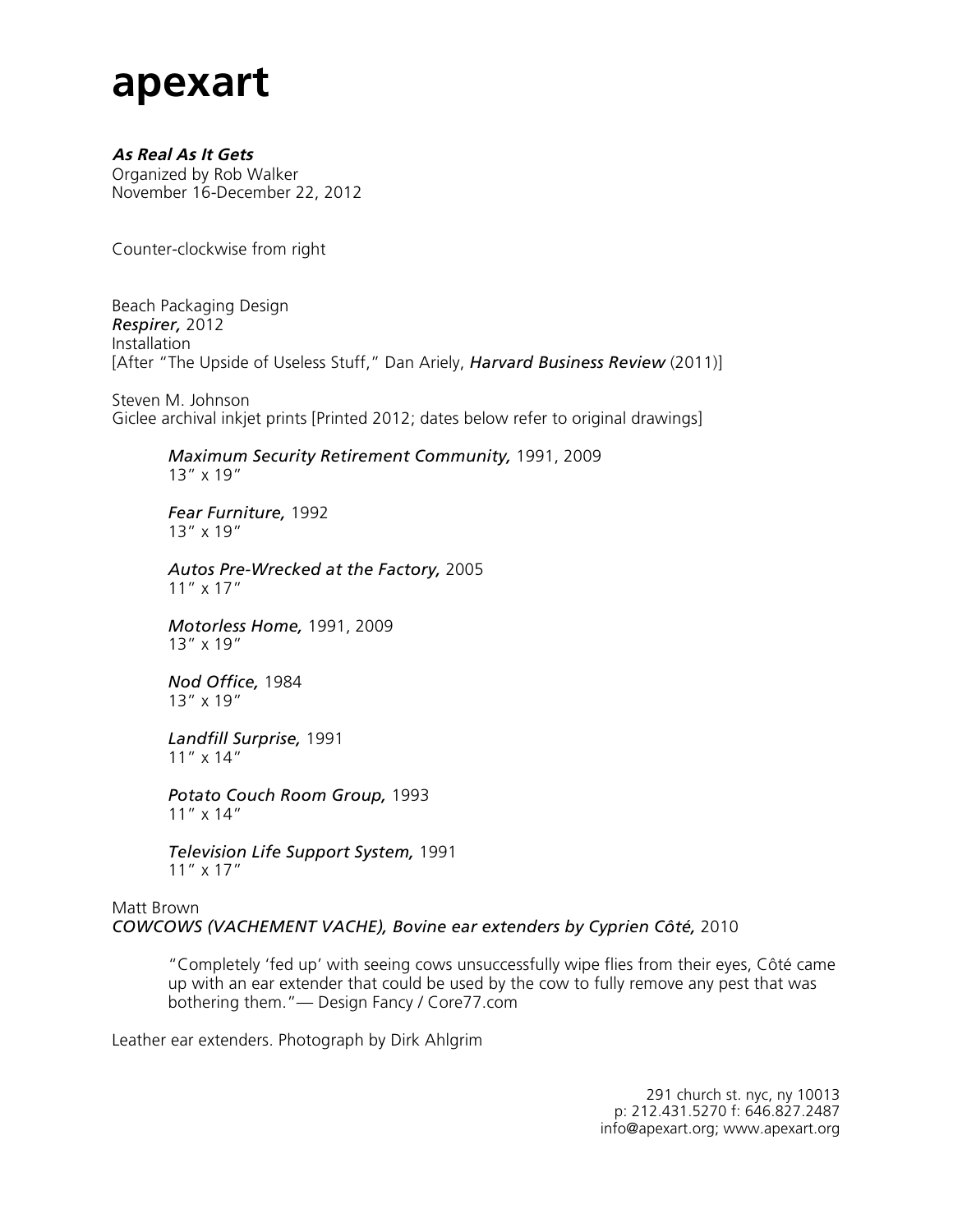## **apexart**

Matt Brown *ROAN BW-1, Bathtub synthesizer* , 2012

> **BATHE IN SOUND? YOU BET?** Three Brainwave oscillators stimulate your *mind —* and two underwater speakers stimulate your *brain.* Tweak your sulfur levels and maybe you'll discover what your sacral plexus has known since the beginning of time. Maybe you'll just make a pretty tune. Either way, once you bathe in sound you'll never feel *clean* doing it any other way.

Pillow, synthesizer, and box

*Oliver Munday Logo for The Ladies' Paradise,* 2012 Print and balloons. [After *Au Bonheur des Dames,* Émile Zola (1883)]

Staple Design *Branding for Tono-Bungay,* 2012 Drawings, prints and stickers [After *Tono-Bungay,* H.G. Wells (1909)]

Shawn Wolfe *Gross National Products Presents, 2012* Prints, RemoverInstaller™s, branding collateral

Dana Wyse *Jesus Had A Sister Productions*, 1997 Mixed media

Kelli Anderson *Corporate Identity Materials for FutureWorld,* 2012 Light box, door covering, and business cards [After *Odds Against Tomorrow,* Nathaniel Rich (2013)]

Conrad Bakker *Untitled Project: UNTITLED PRODUCT DISTRIBUTION NETWORK,* 2005 Oil on carved wood and brochure

The Marianas (Michael Arcega and Stephanie Syjuco) *Montalvo Historical Fabrications & Souvenirs,* 2012 Mixed media

Ryan Watkins-Hughes *Shopdropping*, 2012 Labels, cans

> 291 church st. nyc, ny 10013 p: 212.431.5270 f: 646.827.2487 info@apexart.org; www.apexart.org